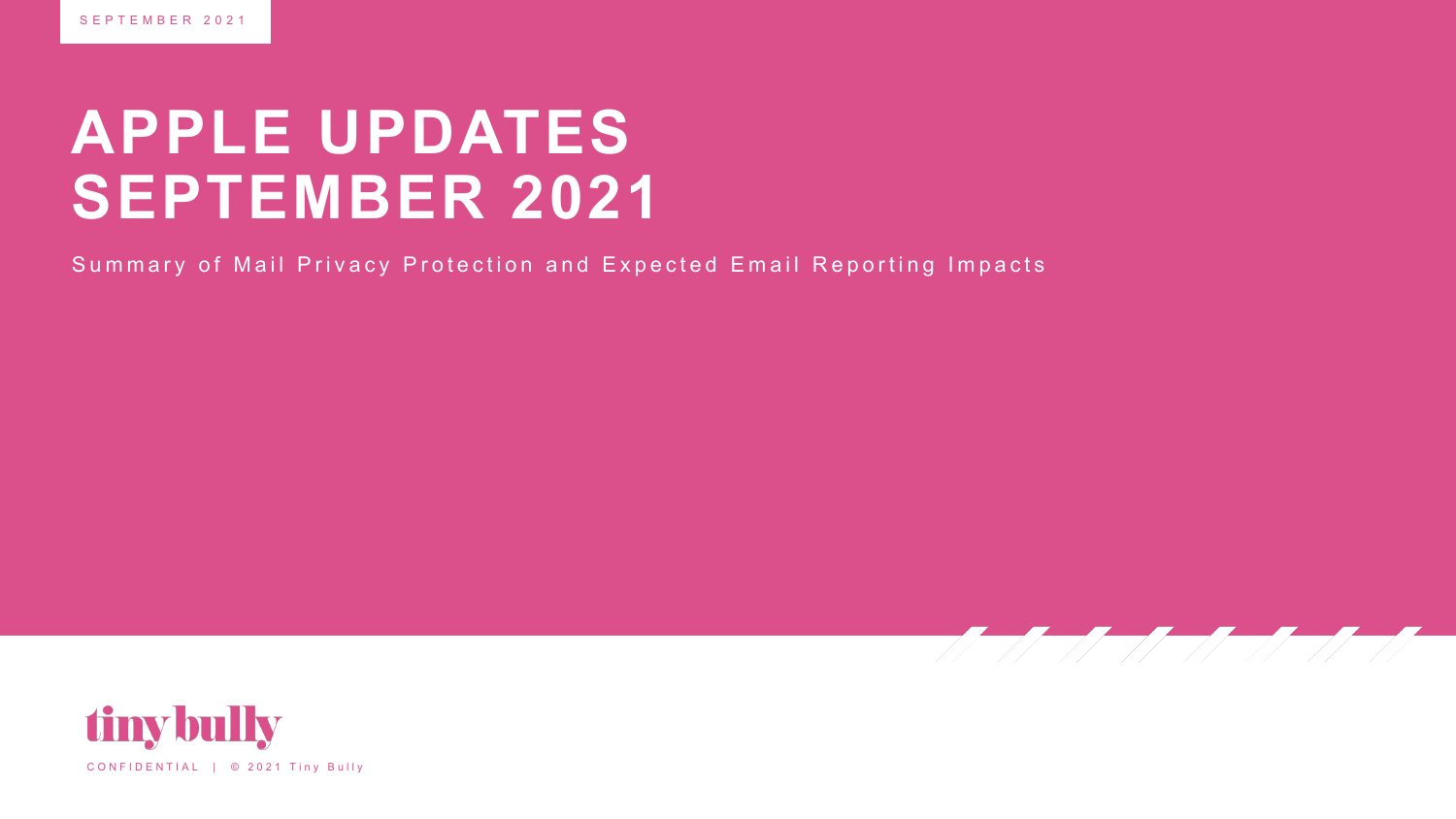# **WHAT IS THE UPDATE?**

Mail Privacy Protection, a new feature to be introduced to users of Apple devices using iOS 15, iPadOS 15, and macOS 12 Monterey, will impact the ability of marketers to record and track open rates of their email messages. iOS 15 and iPadOS 15 will be released to the public on September 20, 2021. The macOS Monterey 12 update is expected to be released later in 2021.

Mail Privacy Protection will be integrated with Apple's email clients including Apple Mail on Macs and the Mail app on the iPhone (and iPad); it does not matter which email service is used (Gmail, Yahoo, Exchange, etc.) with Apple's email clients. (Other email clients/apps used on Apple devices like the Gmail app should *not* be affected.) The updates will provide users with the ability to:

- Hide open email behavior by pre -loading email images, including tracking pixels
- Hide specific (e.g., city -level) location data by blocking IP addresses
- Obscure click -through activity by using a proxy email address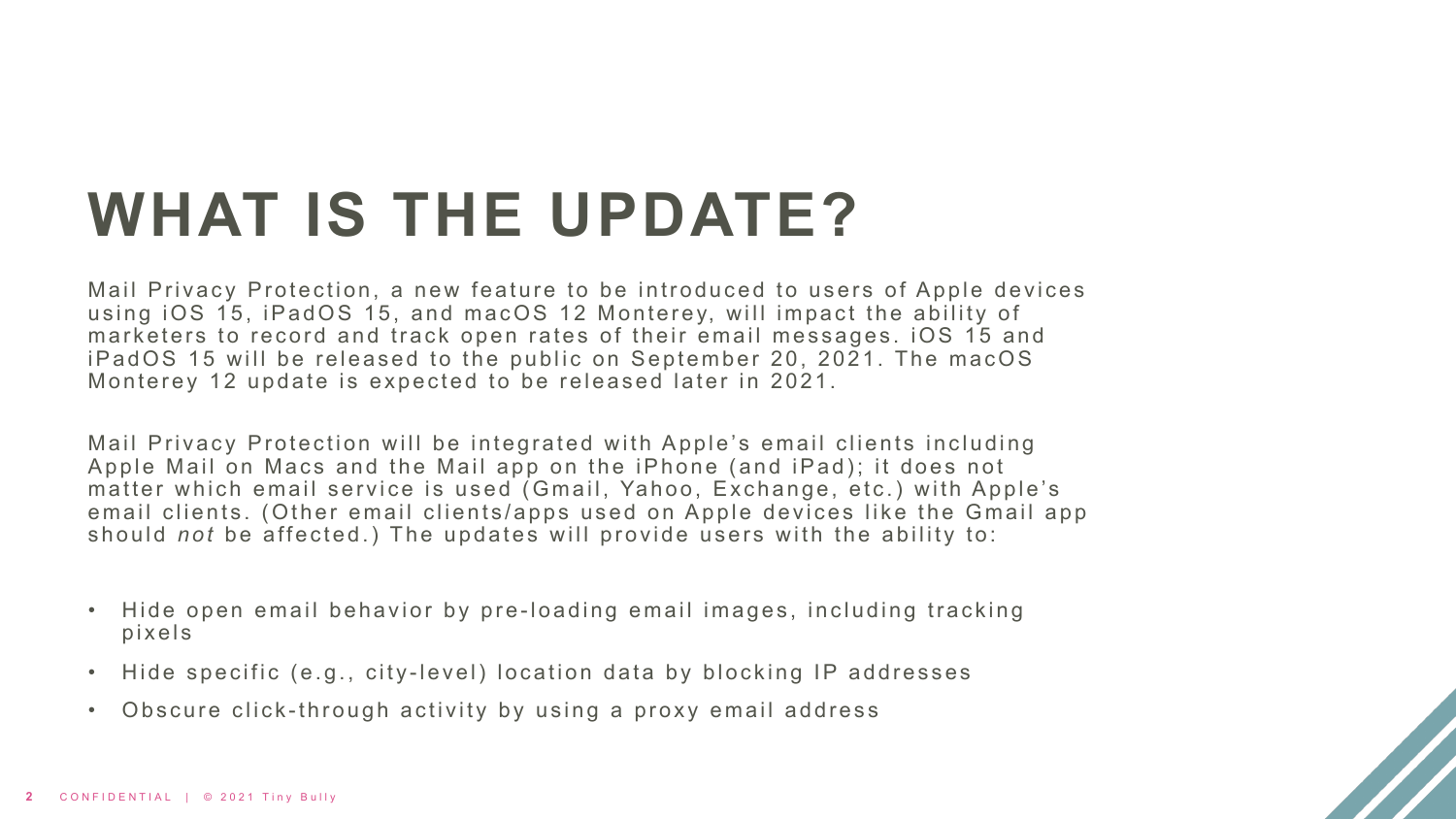# **HOW WILL IT WORK?**

When someone first opens the Apple Mail app, they'll get a message prompting them to either "Protect Mail activity" or "Don't protect Mail activity."

This will not be turned on by default. People will have to actively make a choice.

Based on the 4% opt-in to ad tracking from Apple's App Tracking Transparency tool (released with iOS 14) and the language around the Mail Privacy Protection options, it's highly likely there will be similar opt-in rates for email tracking.

In other words, a significant number of opt-ins will likely be affected if or when they update their iPhones, iPads, and/or Mac computers.



 $3:04 \rightarrow$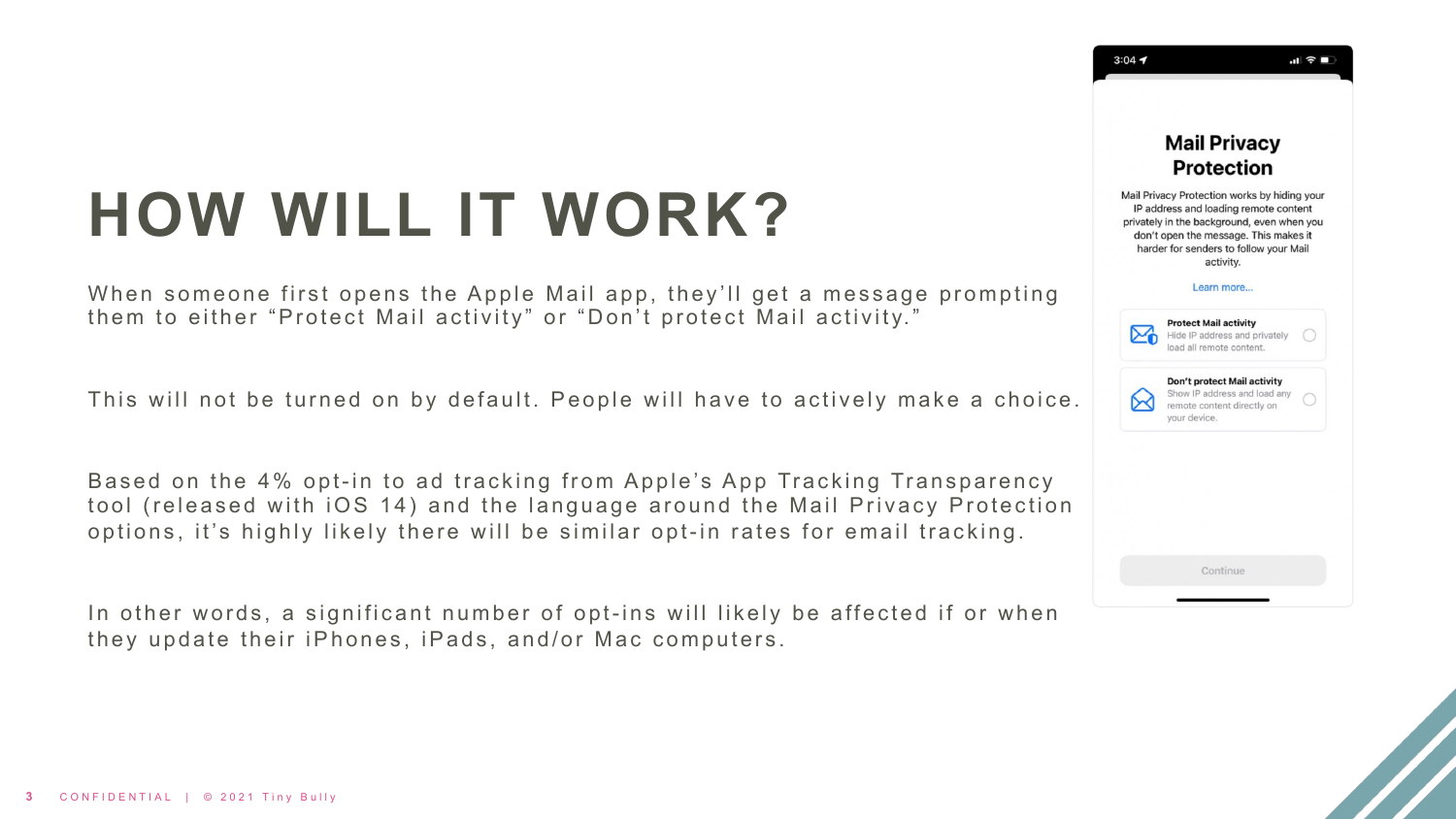### **WHAT ARE THE EXPECTED IMPACTS?**

**Expected impacts include but are not limited to the following:**

- An inflated Apple Mail open rate of around 75% (or otherwise inaccurately heightened)
- Audience segmentation or targeting based on the last open date would be rendered useless—especially critical for purging unengaged contacts
- Automated flows and journeys that rely on someone opening an email would need to get re - engineered
- A/B testing subject lines (or anything else) using opens to determine the winner or to automatically send out the winner won't work anymore
- Send time optimization would become inaccurate
- Location tracking may no longer be reliable at the city and region/state level
- Revenue attribution may be inflated

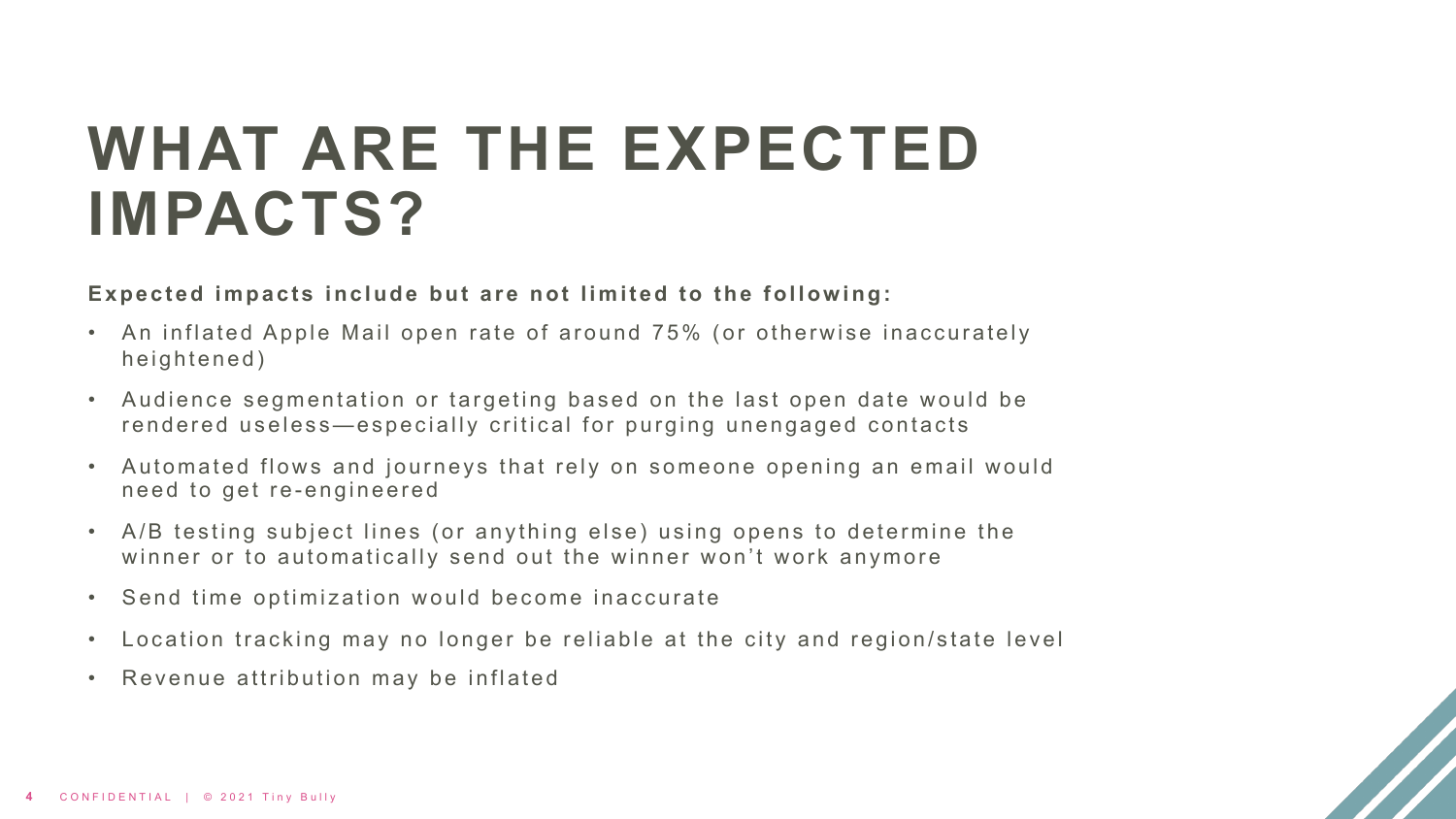## **WHAT IMMEDIATE ACTIONS CAN WE TAKE?**

**This impending change is an opportunity to improve and renew our focus on the end goal of our emails.**

Tiny Bully will embrace the following actions as we navigate these changes with our clients.

#### TEST SUBJECT LINES AND CREATIVE

Enticing people to open your emails will always be important. We will experiment with A/B-tested variations of subject lines to decipher what type of messaging works best. A/B-testing works whether your emails are solely of the promotional variety, triggered by marketing automations, or a mix of both.

We will switch up components such as length, tone, featured emojis, and special characters. We'll also use preheader text to its full potential as a valuable extension of the subject line.

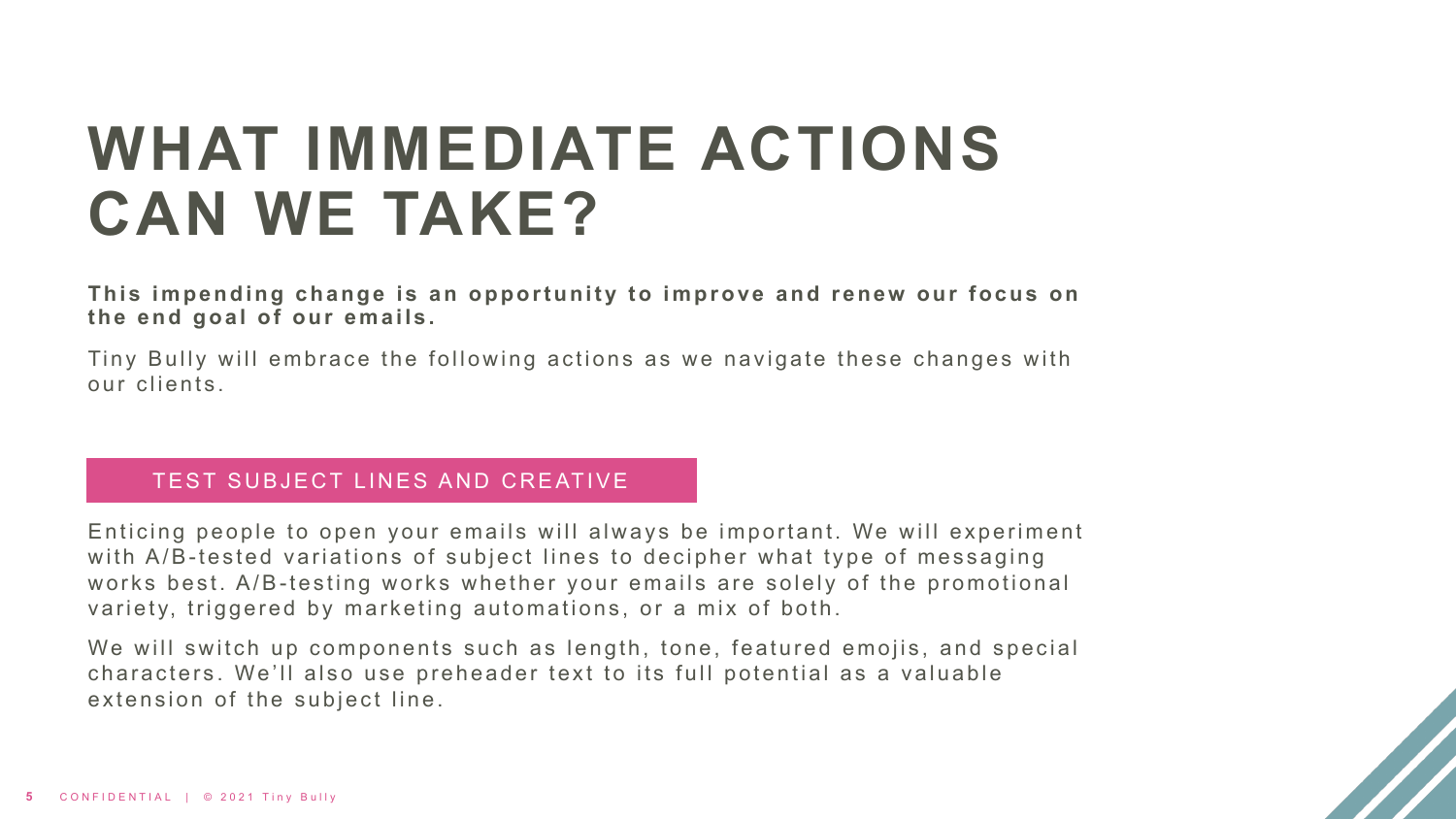### **WHAT IMMEDIATE ACTIONS CAN WE TAKE?** *continued*

#### OPTIMIZE FOR CLICKS

We will loosen current click, conversion, and on-site engagement definitions to better replicate invisible open interactions. Click -throughs will have new importance in our email designs, and clicks will be prioritized in welcome series emails as well as re-engagement campaigns.

#### REASSESS WORKFLOWS

We will move toward engagement-based logic to track the success of workflow/drip emails, such as click activity. This will be a stronger indicator of both our subscribers' interest in our offerings and our emails' success in conveying the right message for the stage of the customer journey they are in.

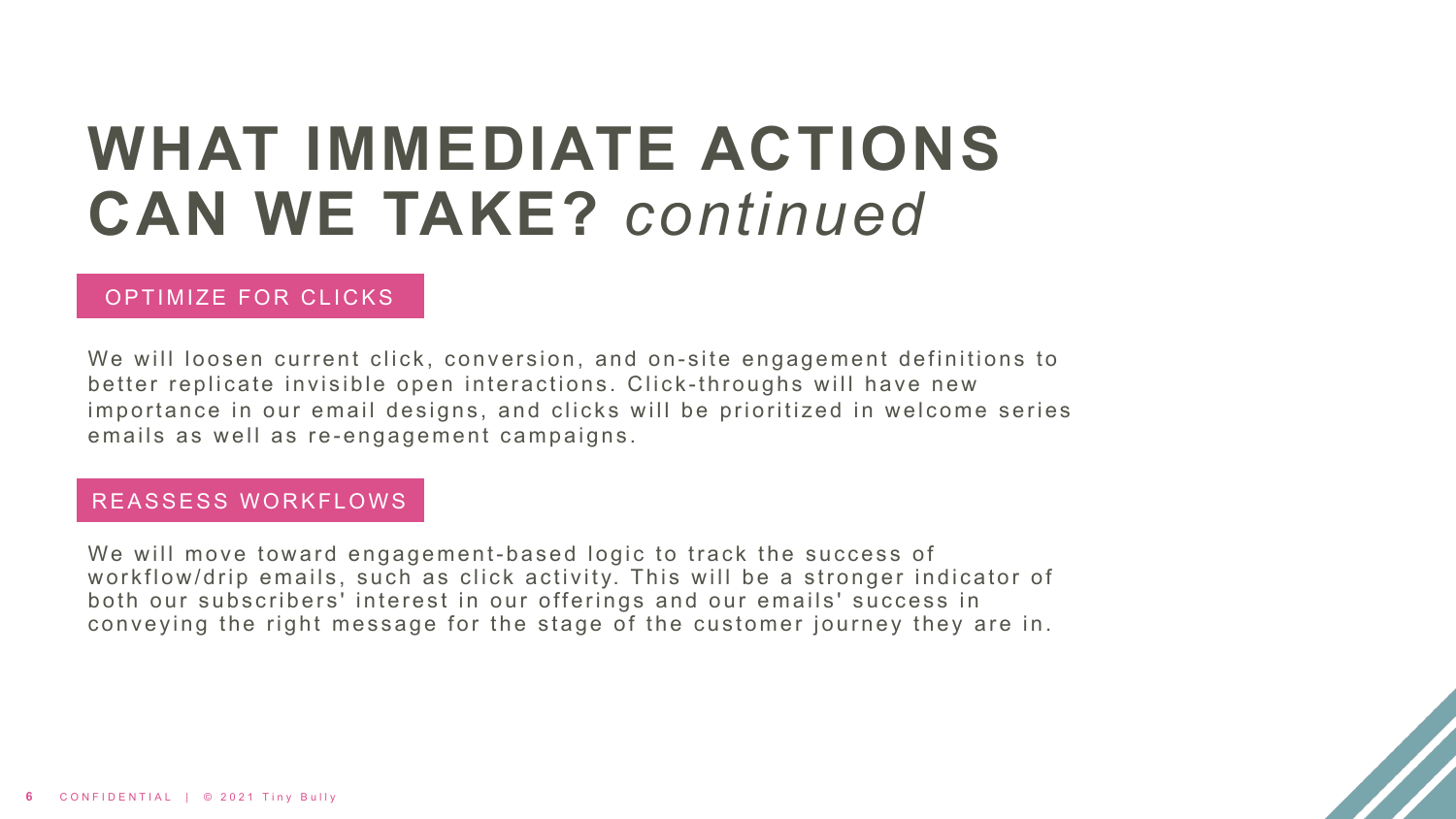### **WHAT IMMEDIATE ACTIONS CAN WE TAKE?** *continued*

#### SEGMENT BY LOCATION

Analyze IP location of our subscriber base (e.g., Canada, New York, etc.) while still available and create relevant segments for post-iOS 15 use.

#### BUILD RELATIONSHIPS

Though it's always been a focus of Tiny Bully and the work we do for our clients, we will continue to build real relationships with customers, earn the information they're choosing to share, and craft better first- party data strategies from top to bottom.

For example, we'll leverage fun and interactive tactics — such as quizzes and surveys — to continue to learn more about our audiences, and tailor content to them that they will be likely to engage with.

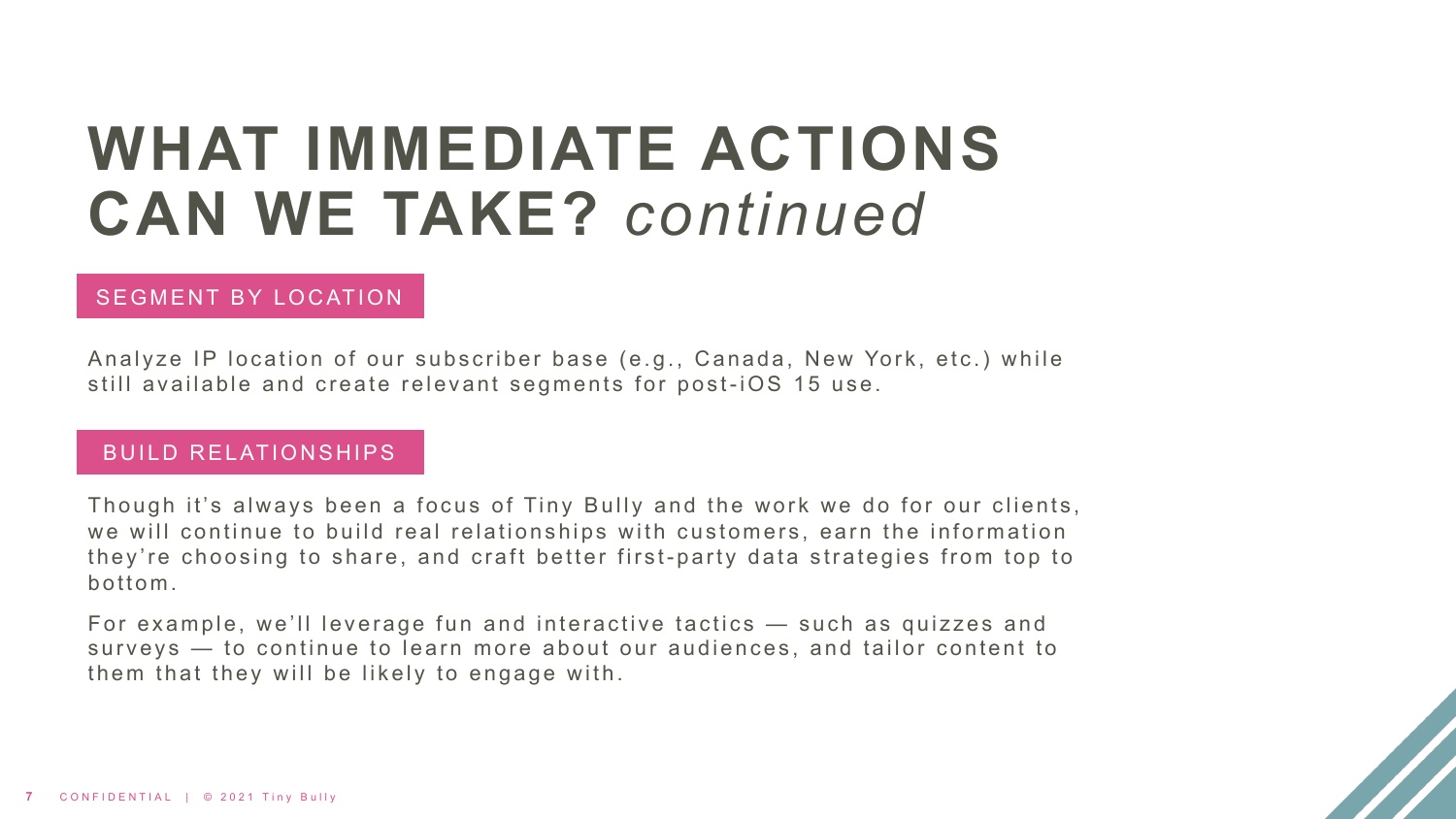## **[ADDITIONAL](https://blogs.constantcontact.com/apple-mail-privacy-protection-for-email-marketing/) RESOURCES**

Apple advances its privacy leadership with iOS 15, iPadOS 15, macO and watchOS 8

Apple is changing Mail Privacy Protection and email marketers must

Apple's Mail Privacy Protection Will Force Marketers To Innovate Be

How Apple's Mail Privacy Changes Impact Email Marketing